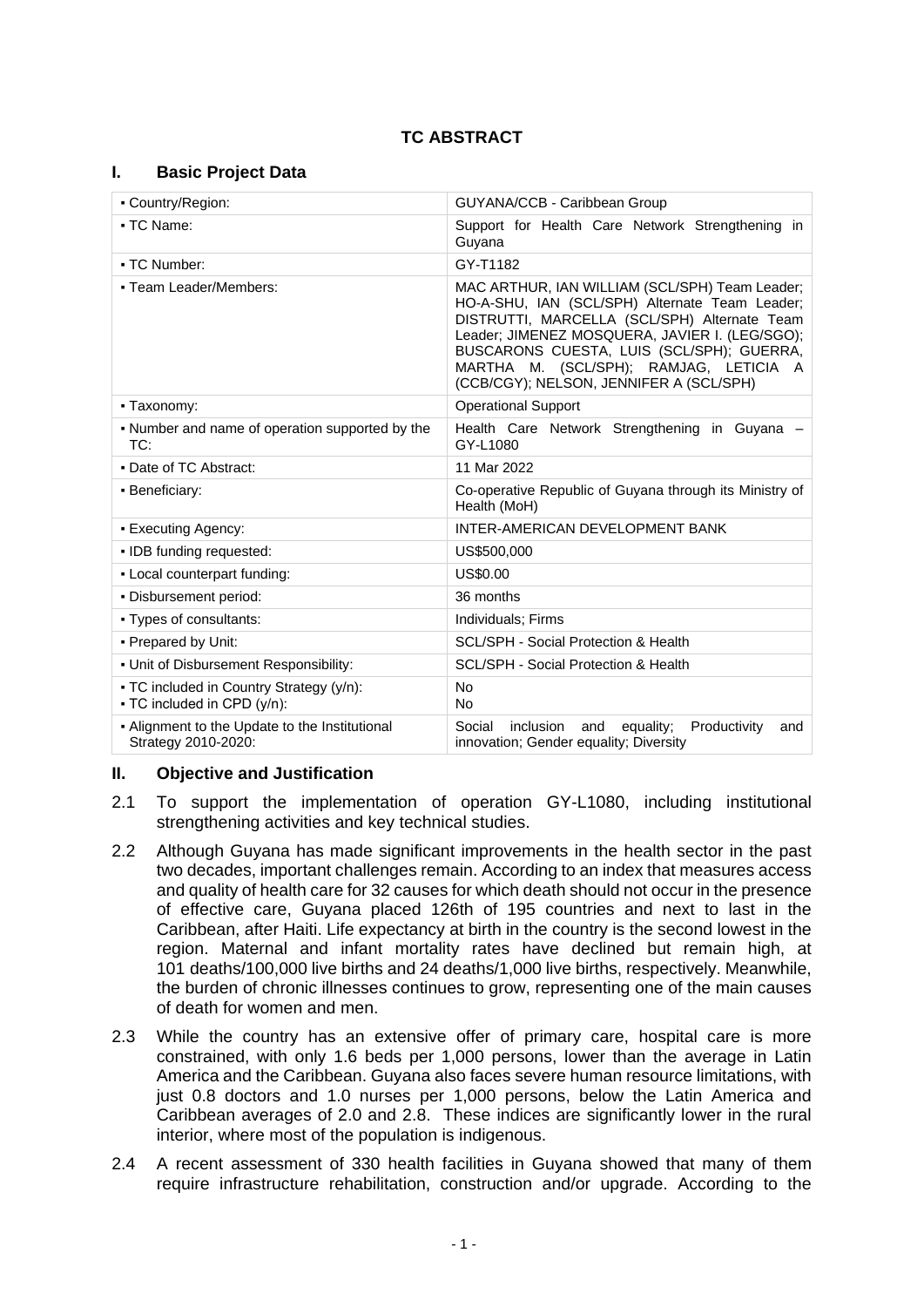survey, 20% of the buildings had no electricity, and only 60% received water continuously during operating hours. In addition, just 20 buildings (6%) received treated water. In 54% of buildings, medical waste was openly burnt. Regarding structural, architectural, and operational integrity, 24 of the buildings were judged to require immediate rehabilitation and/or construction.

- 2.5 In terms of digital health, which is key to help countries move towards Universal Health Coverage (UHC), Guyana lacks a health information system that could contribute to the delivery of integrated quality care, including continuity of care amongst different levels. It also lacks a telehealth system that could improve access to health specialists and diagnostic exams. Telehealth could help mitigate some of the challenges related to health human resources, and it could also contribute to reduce medical errors and improve quality.
- 2.6 Guyana ranks 137th out of 195 countries in the global health security index, with substantial weaknesses in early detection and reporting of disease outbreaks and epidemics. Although Guyana's operational capacity to manage a pandemic is classified as medium (level 3) by the World Health Organization (WHO), the country faced many challenges in its immediate public health response to COVID-19, including an insufficient network of laboratories and limited surveillance capacity for rapid contact tracing and case identification.
- 2.7 To address the above referenced challenges, the government has requested IDB's assistance to finance operation GY-L1080, with the objective of strengthening the health care network to expand access and improve quality of care. This operation will support investments in: (i) quality health infrastructure that is efficient, sustainable, and resilient against natural disasters and other risks; (ii) innovative digital solutions that can improve access and quality of health care; (iii) integrated health care lines (e.g., chronic diseases and maternal and infant health) that can ensure timely access and continuity of care; and (iv) pandemic preparedness.

### **III. Description of Activities and Outputs**

- 3.1 **Component I: Institutional Strengthening and Technical Support for Health Infrastructure.** Finance institutional strengthening activities and key studies related to health infrastructure: (i) preparation and/or update of environmental and social assessments; (ii) design and costing of works, including energy and water efficiency measures and disaster risk reduction features that consider climate change related risks; (iv) operational auditing services; and (v) technical assistance and/or training(s) to strengthen technical, institutional, and operational capacities within the MoH.
- 3.2 **Component II: Institutional Strengthening and Technical Support for Digital Health.** Finance institutional strengthening activities and key studies related to digital health: (i) preparation of a digital agenda and roadmap to guide investments in digital health, as well as other assessments as required; and (ii) technical assistance and/or training(s) to strengthen technical, institutional, and operational capacities within the MoH.

# **IV. Budget**

| <b>Indicative Budget (US\$)</b>                                             |         |                      |  |
|-----------------------------------------------------------------------------|---------|----------------------|--|
| <b>IDB</b> /JSF<br><b>Activity/Component</b>                                |         | <b>Total Funding</b> |  |
| Institutional Strengthening and Technical Support for Health Infrastructure | 340,000 | 340,000              |  |
| Institutional Strengthening and Technical Support for Digital Health        | 160,000 | 160,000              |  |
| Total                                                                       | 500,000 | 500,000              |  |